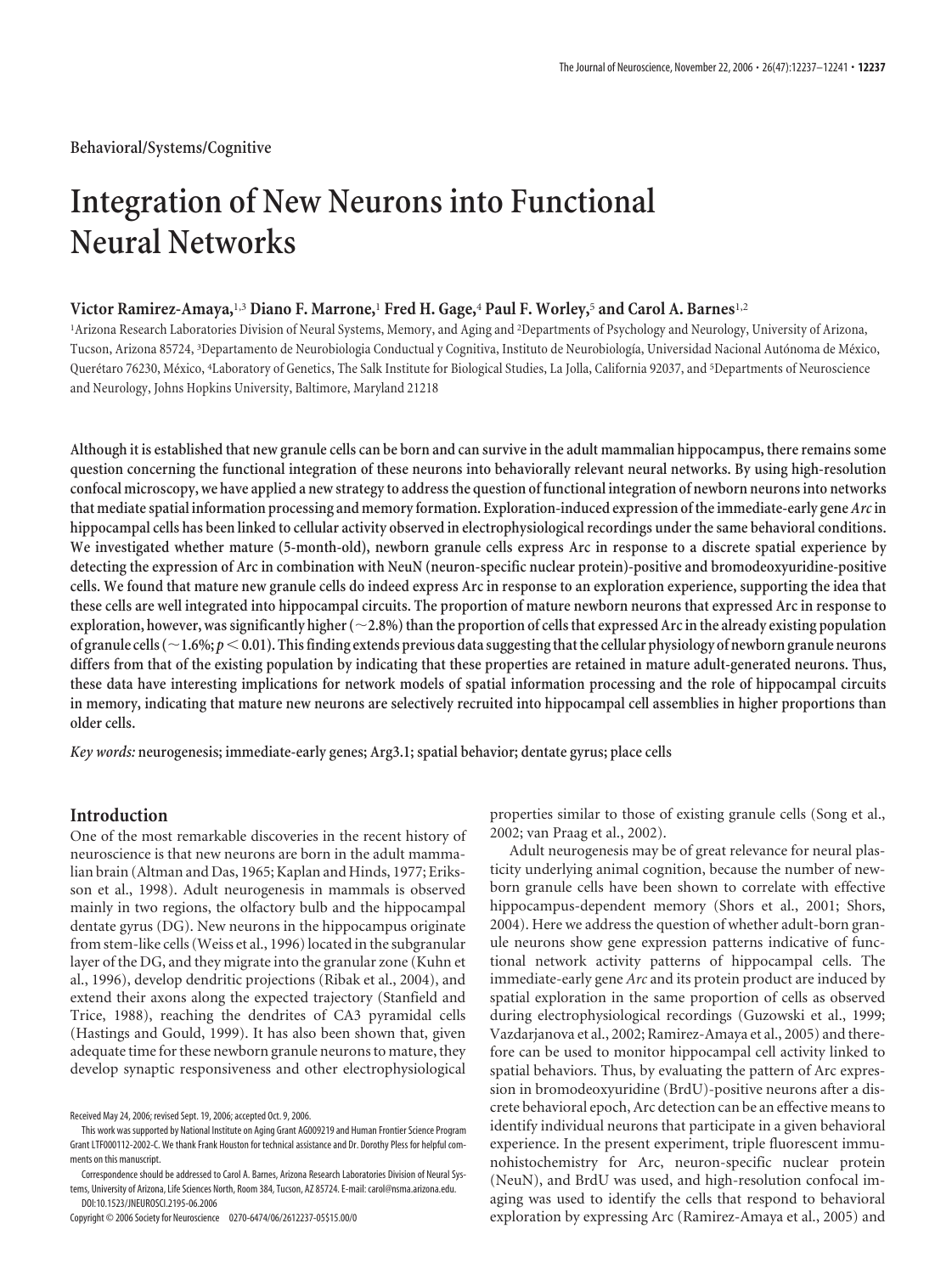those cells in which BrdU and NeuN colocalize. This allowed the detection of those mature neurons that underwent cell division during a 5 d window of BrdU availability 5 months before exploration.

When both mature newborn granule cells (those that incorporate BrdU) and already existing granule cells were examined, both populations of granule cells were observed to express Arc in response to spatial exploration. This was revealed by the differences between caged and exploration-treated animals in the proportion of Arc-expressing neurons. Mature newborn granule cells, however, express Arc in a significantly greater proportion in response to spatial exploration. This finding provides compelling evidence for their integration into functional hippocampal networks.

## **Materials and Methods**

*Subjects*. Eight Fisher-344 rats (Harlan Sprague Dawley, Indianapolis, IN), 6 months of age, living in an inverted 12 h light/dark cycle (lights on at 10:00 P.M. and off at 10:00 A.M.), were housed individually and maintained with water and food *ad libitum*.

*BrdU administration*. All animals received daily intraperitoneal injections of 50 mg/kg BrdU (Sigma, St. Louis, MO) over a period of

5 d. Afterward, the animals were kept undisturbed in their home cages for 5 months.

*Spatial exploration*. Five months after the last BrdU injection, five animals underwent a 5 min exploration session, as described previously (Ramirez-Amaya et al., 2005). All animals were handled for 8 d before the exploration session, but the day before the exploration session, the animals were kept undisturbed. The exploration environment was a square open box,  $61 \times 61$  cm with 20-cm-high walls, partitioned into nine grids. Each rat was placed in the center of one of the grids and moved to the center of a different grid every 15 s so that each of the grids was visited two or three times during the 5 min exploration session. Immediately after the exploration session, the animal was placed back in its home cage and kept undisturbed. The remaining three rats were kept in their home cages (caged) and were killed at the same time as the rats given behavioral treatment.

*Brain extraction*. Thirty minutes after the exploration session, the animals were killed by decapitation. The brain was quickly and carefully extracted and frozen in 2-methylbutane (Sigma) immersed in a slurry of dry ice and ethanol. The brains were stored at  $-70^{\circ}$ C.

*Blocking and sectioning*. Brain hemisections containing the left dorsal hippocampus from six to eight rats were molded in a block with Tissue-Tek optimal cutting temperature compound (Miles, Elkhart, IN), such that the block contained brains from all groups. The position of each group was different in each block. The blocks were cryosectioned into  $20$ - $\mu$ m-thick coronal sections, captured on Superfrost Plus slides (VWR, Batavia, IL), dried, and stored at  $-70^{\circ}$ C.

*Immunohistochemistry*. Twenty-five slides from the block were selected from the medial portion of the dorsal hippocampus. The tissue was fixed in 2% paraformaldehyde, pH 7.4, for 5 min, washed in TBS, pH 7.0, and quenched in TBS with  $2\%$  H<sub>2</sub>O<sub>2</sub> for 15 min. After blocking with tyramide signal amplification (TSA) kit blocking buffer (PerkinElmer Life Sciences, Emeryville, CA), the slides were sequentially incubated for the first detection with mouse biotinylated anti-NeuN antibody (1:2000; Millipore, Bedford, MA), for the second detection with polyclonal rabbit anti-Arc antibody (1:800; a gift from P.F.W.'s laboratory), and for the third detection with mouse anti-BrdU monoclonal antibody (1:100;



**Figure 1.** *A*, *C*, Whole DG reconstructions from a caged control (A) and an exploration-treated animal (*C*), assembled with 25 $\times$ overlapping confocal images. Granule cells are shown labeled with NeuN in blue (Cy5), Arc in red (Cy3), and BrdU in green (FITC). Note that the DG shows sparse expression of Arc protein in response to spatial exploration, as reported previously (Chawla et al., 2005; Ramirez-Amaya et al., 2005); however, more activated cells are observed in the exploration animal compared with the caged control ( $C$ vs  $A$ ).  $B$ ,  $D$ , Confocal images ( $40\times$ ) from the DG showing spatial exploration-induced Arc expression in a new  $(BrdU+)$  granule neuron (NeuN+) 5 months of age. When BrdU and Arc are colocalized, the combination appears orange, whereas NeuN and Arc colocalization appears pink. The 40 $\times$  images were taken from three-dimensional reconstruction image stacks obtained from software from the Zeiss LSM confocal microscope. To verify that BrdU does colocalize with Arc, every time a BrdU cell appeared to express Arc, a three-dimensional image was taken. Only those cells that exhibited cytoplasmic Arcstaining surrounding the BrdU nuclei were considered to be Arc-expressing BrdU neurons. Scale bars:  $A$ ,  $C$ , 100  $\mu$ m;  $B$ ,  $D$ , 10  $\mu$ m.

Roche Products, Welwyn Garden City, UK). Before the detection of Arc (for details, see Ramirez-Amaya et al., 2005), the tissue was permeabilized with acetone/methanol (50:50, v/v; Sigma) at 4°C for 5 min. For the detection of BrdU, the DNA was denatured with a 50% formamide in  $2\times$ SSC buffer (Sigma) at  $65^{\circ}$ C for 2 h, washed in  $2 \times$  SSC for 10 min, incubated in 2N HCl at 37°C for 30 min, and washed in 0.1 M boric acid, pH 8.5, for 10 min. Biotinylated anti-NeuN was detected with the antibody amplification kit (Vector Laboratories, Burlingame, CA) and the cyanine-5 (Cy5) TSA fluorescence system (PerkinElmer); rabbit anti-Arc was detected with biotinylated anti-rabbit antibody (Vector Laboratories). The slides were then blocked with the antibody-blocking system (Vector Laboratories) and amplified with the antibody amplification kit, and the signal was finally detected with the Cy3 TSA fluorescence system (PerkinElmer). Mouse IgG was blocked using the mouse-on-mouse blocking kit (Vector Laboratories) before detection of BrdU. The mouse anti-BrdU antibody was detected with a biotinylated anti-mouse antibody in which the signal was amplified using an antibody amplification kit, and it was finally observed using the FITC TSA fluorescence system (PerkinElmer). No staining was detected in the absence of the primary or secondary antibodies.

*Confocal imaging and analysis*. Images were taken using a Zeiss (Thornwood, NY) SM 510NLO-meta multiphoton/confocal microscope equipped with three lasers, a 488 nm argon laser, and 543 and 633 nm helium/neon lasers. With the use of a  $25\times$  water-immersion objective, image stacks were collected from the entire thickness of the tissue (20  $\mu$ m), over the entire DG for each animal. The imaging parameters were set using the caged control on any given slide, and the rest of the brains were taken with the same parameters. Fifteen whole DG regions, taken from serial sections, were imaged for each animal. This corresponds to a dorsoventral length of 300  $\mu$ m from the dorsal hippocampus. The most anterior section was taken  $\sim$  5.5 mm from the interaural plane.

Each DG was reconstructed with Adobe Photoshop (Adobe Systems, San Jose, CA) using the middle plane image from each stack, resulting in a two-dimensional image (Fig. 1*A*,*C*). This image was used as the reference image, and the  $25\times$  image stack was used to identify the cells in which NeuN and BrdU are colocalized, as well as Arc-positive cells. Each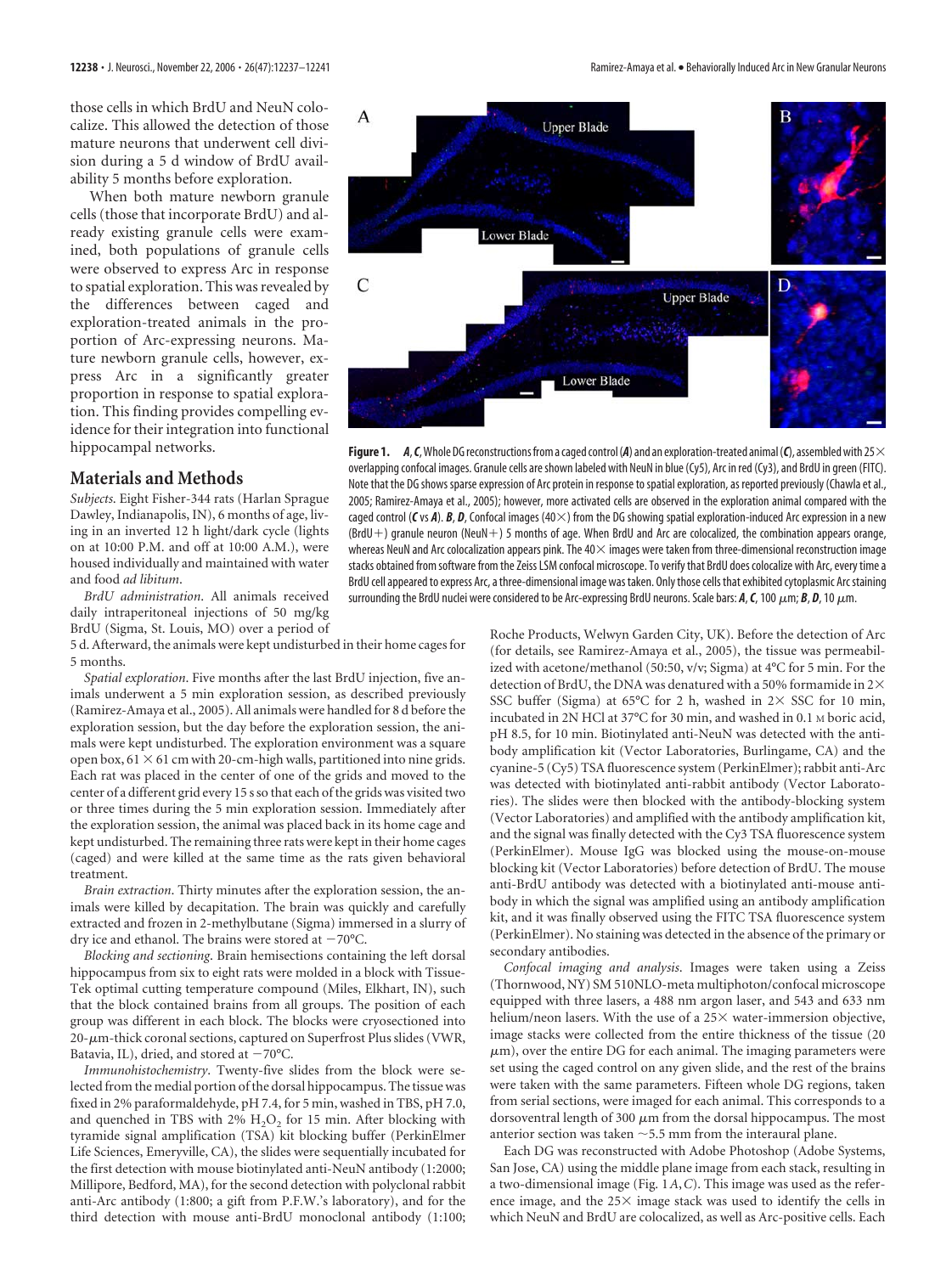

**Figure 2.** *A*, The proportion of granule neurons (NeuN $+$ ) in which BrdU was detected, from the total population of granule cells. Differences were found in the upper versus lower blades of the DG. *B*, The proportion of Arc-positive cells detected from the total population of granule cells. Significant differences were found in Arc expression between exploration and caged control groups only in the upper blade.*C*, The proportion of cells that show BrdU and Arc colocalization in the upper and lower blades of the DG. Note the low, but statistically reliable, proportion of cells that showed both Arc and BrdU labeling. D, The proportion of Arc-expressing cells in the population of newborn neurons is compared with the proportion of Arc-expressing cells in the population of already existing granule neurons. Significant differences were found in the proportion of Arc-expressing cells between newborn and already existing granule cells only in the exploration group. ANOVA,  $^*p <$  0.05 and  $^{**}p <$  0.01;  $t$  test,  $^{+\dagger}p <$  0.01. Error bars indicate SEM.

BrdU-positive cell colocalizing with NeuN was considered a new neuron, and the Arc-positive cells were considered the activated neurons. Each cell classified as BrdU/NeuN positive, Arc positive, or both (Fig. 1*B*,*D*) was annotated in the reference image. Duplicate cells found in adjacent image stacks were discarded to avoid overcounting. After all  $25\times$  image stacks were observed and all positive cells were classified, the volume of the granular cell layer was calculated in the reference image, from which the number of granule cells was estimated, as described previously (Ramirez-Amaya et al., 2005). The proportion of granule cells expressing either Arc, BrdU, or both Arc and BrdU together were calculated using the estimated number of total granule cells. This estimate was  $\sim$  53,000 cells per animal in both blades. The proportion of mature new neurons expressing Arc represents the number of activated cells in the BrdU population, whereas the proportion of Arc-expressing cells in the already existing population represents the number of active cells in the non-BrdU population of granule cells.

*Statistics*. Either *t* tests or one-way ANOVAs were used where appropriate to compare the proportion of BrdU/NeuN- and Arc-expressing cells in the different conditions.

## **Results**

#### **New granule cells were observed mainly in the upper blade**

The newborn granule cells were observed mainly within the granule cell layer of the DG, in the dorsal hippocampus. In the upper blade,  $\sim$  0.45% of the granule cell population were new neurons born 5 months earlier. In the lower blade, only  $\sim 0.35\%$  of the granule cells contained NeuN and BrdU. A one-way ANOVA revealed that these values are significantly different ( $t_{(7)} = 3.342$ ;  $p < 0.01$ ) (Fig. 2*A*).

#### **Neurogenesis is not affected by a single acute exploration session**

In the upper blade, a statistically similar ( $F_{(1,6)} = 0.214$ ;  $p = 0.66$ ) proportion of BrdU cells were observed in the cage (0.446  $\pm$ 0.025) and in the exploring (0.478  $\pm$  0.051) animals. Similarly, data from the lower blade reveal comparable ( $F_{(1,6)} = 0.494$ ;  $p =$ 0.5086) proportions of BrdU-positive cells in the caged (0.322  $\pm$ 0.074) and in the exploration (0.374  $\pm$  0.112) groups. Thus, our behavioral paradigm induces no detectable difference in cell survival.

This observation is not surprising, given that BrdU injections (and thus incorporation) occurred 5 full months before the exploration experience. During this long delay, animals in all conditions remained undisturbed in their home cage. Although exercise and/or spatial experience can influence the proliferation rate and survival of newborn granule cells in the DG, this is typically observed when BrdU is administered during (or a few weeks before) the behavioral experience (Gould et al., 1999; van Praag et al., 1999; Ambrogini et al., 2000).

## **Arc expression after exploration**

As observed previously (Chawla et al., 2005; Ramirez-Amaya et al., 2005), granule cells in the DG respond to spatial exploration by expressing Arc protein only in a small proportion of cells  $(\sim 1.75\%)$ , located primarily in its upper blade (Fig. 2*B*). When the number of Arc-positive cells between behavior-treated animals and caged controls were compared, significant differences were found only in the upper blade region ( $F_{(1,6)} = 30.86; p <$ 0.001).

#### **Arc expression in BrdU-positive cells**

In a given rat that had exploration treatment,  $\sim$  3 granule cells out of a population of 20,000 counted, showed BrdU label colocalized with Arc protein expression (0.014%  $\pm$ 0.002); whereas in the caged animals, the colocalization of Arc and BrdU is much lower (<0.005%) (Fig. 2C). Statistical analysis reveals that there are significant differences between exploration-treated and caged animals in the number of Arc-expressing cells that had previously incorporated BrdU ( $F_{(1,6)} = 7.143$ ;  $p < 0.04$ ). This significant increase in the likelihood of colocalization between Arc and BrdU indicates that mature new neurons in the DG do respond to exploration by expressing Arc.

The relevant question, however, was whether the proportion of mature newborn granule cells responding to exploration was the same as that of the already existing granule cell population. The data indicate that the overall proportion of granule cells that respond to spatial exploration is 1.639% (including both BrdU and non-BrdU cells). The BrdU-containing cells represent 0.45% of the population and non-BrdU cells represent 99.55%. When the BrdU cell population is examined alone, 2.855% express Arc in response to the exploration treatment (Fig. 2*D*) compared with 1.633% of the non-BrdU cell population alone. This difference is statistically significant ( $T_{(4)} = 4.873$ ;  $p < 0.01$ ) and suggests that mature newborn granule cells have a lower threshold for Arc expression than do the existing population of granule cells.

Although there is a small, nonsignificant trend for the presence of increased Arc expression in BrdU-labeled cells in caged control animals (Fig. 2*D*), these data are, in fact, consistent with the notion that newborn granule cells are more excitable and consequently more responsive to exploration, even when this exploration occurs in the home cage environment.

During their time undisturbed in the home cage, rats will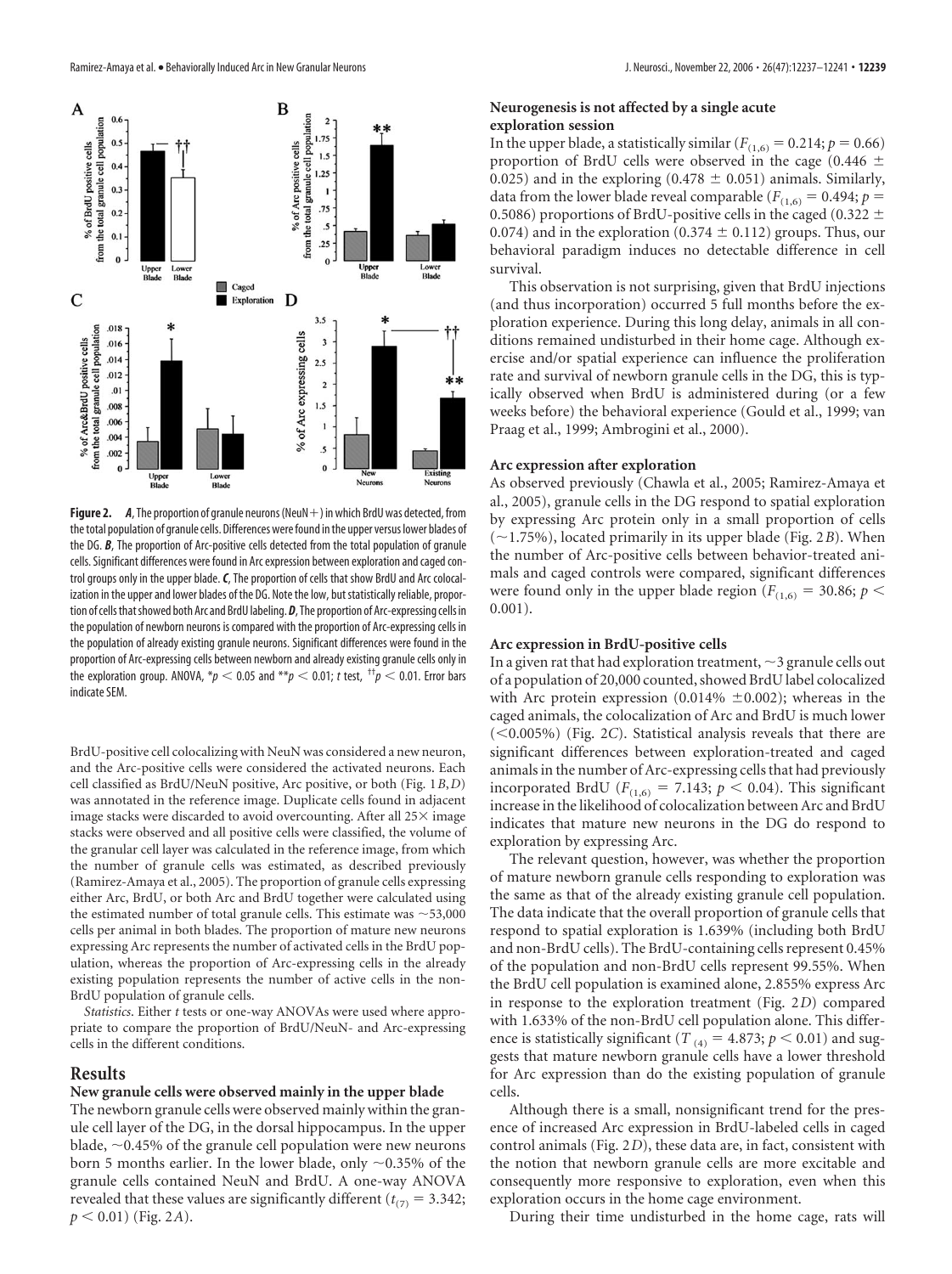(although relatively infrequently) explore the environment, presumably producing theta oscillations in the hippocampus, and thus a state in which *Arc* expression occurs. However, massed exposure to an environment (as would occur in an animal left undisturbed in his home cage) significantly attenuates Arc expression (Guzowski et al., 2006) and thus produces Arc expression in a small population of cells. BrdU-positive cells will be selectively recruited into these home cage place-field ensembles as well as those generated by the more robust response to a novel environment, and this small increase in the proportion of BrdUpositive cells active in the home cage is to be expected.

# **Discussion**

Two main novel findings arise from the present data. First, mature new granule cells do respond to behavioral exploration, as do already existing granule cells, by expressing the immediate-early gene *Arc*. Second, a greater proportion of the new (BrdUpositive) granule cells responds to spatial exploration compared with the already existing (non-BrdU) population. These data suggest that, at least at 5 months after BrdU incorporation, these new neurons express Arc selectively when activated by behaviors that result in place-field activation in granule cells, as recorded in electrophysiological experiments in environments of similar sizes (Jung and McNaughton, 1993; Shen et al., 1998; Gothard et al., 2001). The present results greatly extend previous data because the current study has used a paradigm that permits the measurement of neuronal activity in mature, newly generated granule cells, in the presence of physiologically relevant levels of stimulation induced by learning experience.

Although previous observations indicate that new granule neurons integrate anatomically into the network by developing appropriate dendritic (Ambrogini et al., 2004; Fujioka et al., 2004; Rao and Shetty, 2004; Esposito et al., 2005; Rao et al., 2005; Ge et al., 2006; Overstreet-Wadiche et al., 2006a,b) and axonal (Hastings and Gould, 1999) structures and respond to synaptic input (van Praag et al., 2002; Ambrogini et al., 2004; Esposito et al., 2005; Ge et al., 2006; Overstreet-Wadiche et al., 2006a,b), these studies have primarily compared immature newborn granule cells to mature granule cells. In fact, many of these studies used morphological, electrophysiological, and/or biochemical markers of newborn cells that dissipate relatively quickly as the granule cell matures (Overstreet-Wadiche and Westbrook, 2006). Primarily for this reason, critical questions remain about the network behavior of newborn granule cells *in vivo*.

Young, newborn granule cells ( $\sim$ 3 weeks old) exhibit an enhanced excitability and increased  $Ca^{2+}$  conductance (Ambrogini et al., 2004; Schmidt-Hieber et al., 2004) and a lower threshold for LTP induction (Schmidt-Hieber et al., 2004) than their mature, already existing granule cell neighbors. It is not known, however, whether these unique properties of young BrdU-positive neurons remain beyond 3 weeks (Song et al., 2005). There is evidence that, given sufficient survival time (i.e., 4 months), newborn granule cells may develop electrophysiological properties similar to those of existing neurons (van Praag et al., 2002); however, the plasticity of these newly generated granule cells during spatial processing have yet to be examined.

Because the detection of Arc protein expression after exploration is a reliable method for monitoring cellular activity induced by spatial behavior in hippocampal cells, this method permits us to address, for the first time, whether newborn granule cells retain behaviorally important physiological distinctions compared with their neonatally generated counterparts after long maturation and survival delays. Although mature, new granule cells have

been shown previously to express cFos after spatial learning (Jessberger and Kempermann, 2003), cFos expression has not yet been related directly to neural activity, nor is cFos a specific marker for neurons (Arenander et al., 1989). In contrast, the proportion of cells expressing *Arc* after spatial exploration (Guzowski et al., 1999; Vazdarjanova et al., 2002; Ramirez-Amaya et al., 2005) is the same as that observed in electrophysiological recordings under the same behavioral conditions (Barnes et al., 1990; McNaughton et al., 1994; Qin et al., 1997), and *Arc* is expressed only in neurons (Vazdarjanova et al., 2006). Moreover, the expression of the protein product of Arc occurs in the same group of cells that express *Arc* mRNA after exploration in two similar environments (Ramirez-Amaya et al., 2005), indicating that *Arc* is translated into protein with high fidelity.

The data presented here suggest that newborn granule cells retain enhanced plasticity, even once they have matured to the point where they are electrophysiologically indistinguishable from neonatal-generated cells (van Praag et al., 2002; Overstreet-Wadiche and Westbrook, 2006). The greater response to behaviorally induced Arc activation is, at least, consistent with higher excitability (Ambrogini et al., 2004; Schmidt-Hieber et al., 2004) and a lowered overall threshold for spiking and suggests that this enhanced plasticity has behaviorally relevant implications for the expression of place fields and thus the processing of spatial information.

It is unclear, however, how these properties are affected by physical exercise or other behavioral stimulation administered in previous experiments (van Praag et al., 2002), an issue that is especially relevant given recent evidence that the functional maturation of new neurons in the adult brain is activity dependent (Overstreet-Wadiche et al., 2006b). In the present experiment, all animals were kept undisturbed during the 5 month period, with the exception of the last hour before they were killed (a period insufficient to induce experience-dependent changes in cell survival), and thus their maturation state may differ from animals given behavioral treatment in intervening intervals (van Praag et al., 2002). Furthermore, both the BrdU-positive and non-BrdU neurons in those animals that explored a novel environment were subjected to the same behavioral activity experience immediately before the animals were killed, within the same animal. Thus, any difference between cell electrophysiological properties were not a result of differential experience.

Despite these open questions, the participation of mature newborn granule cells in behavior-induced expression of Arc, which is required for spatial memory consolidation and lasting forms of plasticity (Guzowski et al., 2000) and is targeted to specific dendritic domains (Steward and Worley, 2001), provides compelling evidence that recently born neurons participate in behaviorally relevant hippocampal networks. Because a greater proportion of new granule cells respond to behavior-driven gene expression than their existing counterparts, these new cells may play a special role in the stabilization of synaptic changes required for memory consolidation.

## **References**

- Altman J, Das GD (1965) Autoradiographic and histologic evidence of postnatal neurogenesis in rats. J Comp Neurol 124:319 –335.
- Ambrogini P, Cuppini R, Cuppini C, Ciaroni S, Cecchini T, Ferri P, Sartini S, Del Grande P (2000) Spatial learning affects immature granule cell survival in adult rat dentate gyrus. Neurosci Lett 286:21–24.
- Ambrogini P, Lattanzi D, Ciuffoli S, Agostini D, Bertini L, Stocchi V, Santi S, Cuppini R (2004) Morpho-functional characterization of neuronal cells at different stages of maturation in granule cell layer of adult rat dentate gyrus. Brain Res 1017:21–31.